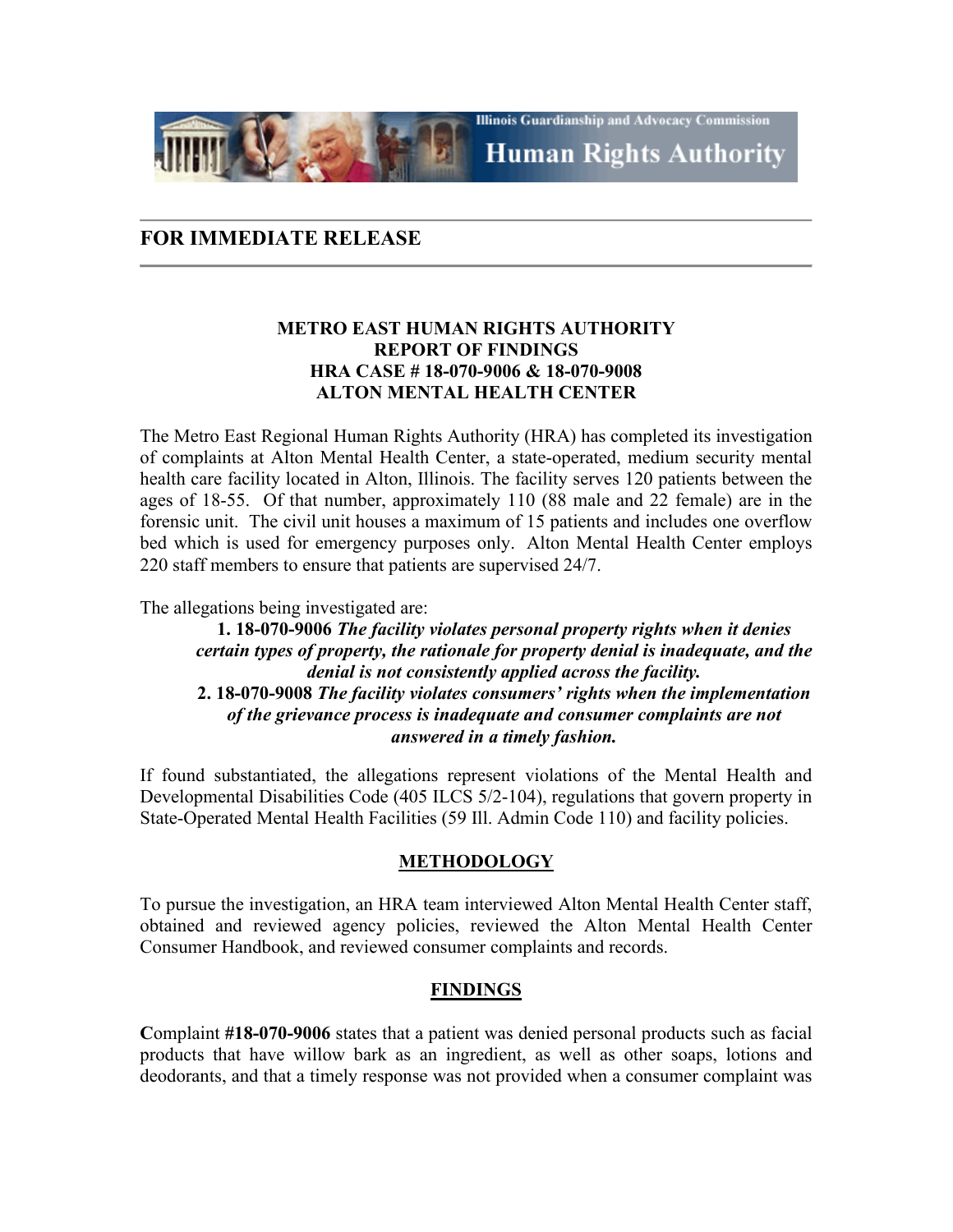filed. Additionally, a restriction of rights (ROR) was not issued in a timely fashion when the items were restricted.

On 12/11/17 a consumer complaint form was filed stating: "Concerned that property was unnecessarily restricted on 12/8-11/17. Appealing this decision under IL 462-2001 (R-4- 14) Individuals receiving mental health services are entitled to receive, possess and use personal property unless it is determined that certain items are harmful to that individual etc. The treatment team failed to approve personal property items (facial scrub, cleanser and moisturizer) that weren't ever determined to be harmful. Nor could an explanation be offered, either verbally or in writing, as to why these items are harmful. These items are not present on the Contraband and Controlled Items list, yet when an IL 462-2004M was requested, such was denied.…"

The Action/Resolution to above complaint dated 12/22/17 states: "These items were removed by the treatment team and it was determined the items fall under pharmaceutical due to their ingredients, AMHC permits only formulary items. Please let me know if you have further questions. Thank you." Signed by a detailed Clinical Nurse Manager (CNM) On 12/23/17 another consumer complaint was filed stating: "Complaining that property was unreasonably restricted on 12/22/17. This recipient received by mail on such date Soap, deodorant and toothpaste, the possession of which was unreasonably restricted. These items aren't present on the Contraband and Controlled Items list, no IL 462-2004M was issued indicating them to be harmful; nor was an IL 462-0001 (R-06-14) even issued."

Under facility policy IL 462-2001 (R-4-14) individuals receiving mental health services are entitled to receive, possess, and use personal property unless it is determined that certain items are harmful. The HRA reviewed previous grievances and determined that this is the fourth such complaint filed by this recipient within a year detailing these continued violations of Illinois statute and recipient human rights and disregard for DHS and facility policies.

On 12/29/17 a Notice Regarding Restricted Rights of Individuals was issued to the patient. The restriction documented was: "To manage personal hygiene." Reason for the action was listed as "[Name Brand for Acne Treatment] contents of the product must be determined if they are pharmaceutical in nature and could be absorbed which would hereby be considered harmful and detrimental to the patient. This must be reviewed by the medical and pharmaceutical staff. Final resolution of the Restriction of Rights is therefore pending until further notice."

On 12/29/17 a second Notice Regarding Restricted Rights of Individuals was issued to the patient. The restriction documented was: "To manage personal hygiene." Reason for the action was listed as " [Name Brand of Soap] contents of the product must be determined if they are pharmaceutical in nature and could be absorbed which would hereby be considered harmful and detrimental to the patient. This must be reviewed by the medical and pharmaceutical staff. Final resolution of the Restriction of Rights is therefore pending until further notice." This ROR was also signed by the detailed CNM.

Complaint # **18-070-9008** states that consumer complaints are going unanswered while the unit CNM is off on medical leave and the complaint box is overflowing. The HRA coordinator, upon receiving notification of this complaint, reached out to the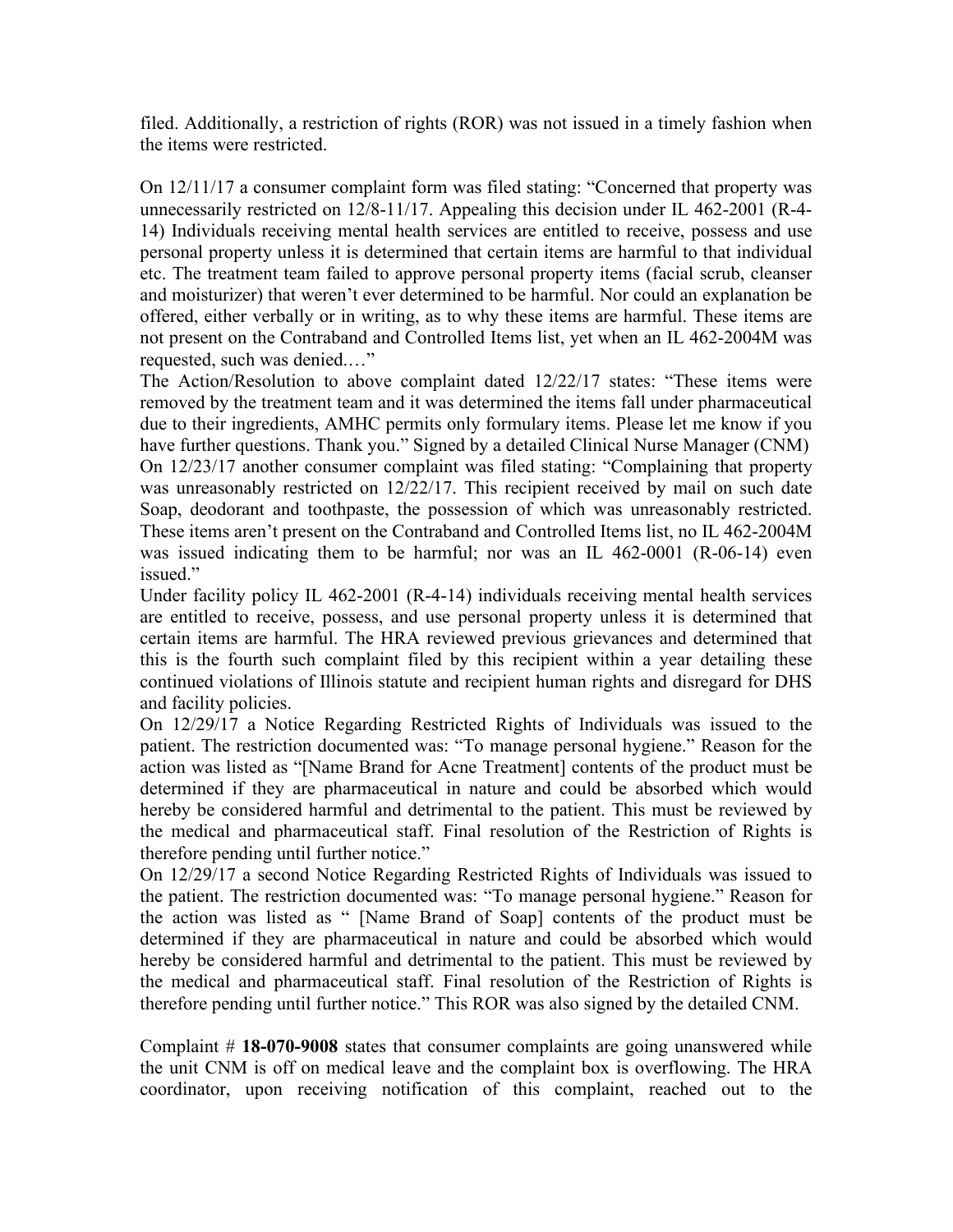administrator of Alton Mental Health Center who assigned another CNM to empty and address the complaints in the box on this unit while the unit CNM was off on leave. Patients on the unit verified this was done and the complaint was resolved.

# **MANDATES/REGULATIONS**

According to the Mental Health and Developmental Disabilities Code (405 ILCS 5/2- 104):

Every recipient who resides in a mental health or developmental disabilities facility shall be permitted to receive, possess and use personal property and shall be provided with a reasonable amount of storage space therefor, except in the circumstances and under the conditions provided in this Section.

(a) Possession and use of certain classes of property may be restricted by the facility director when necessary to protect the recipient or others from harm, provided that notice of such restriction shall be given to all recipients upon admission.

(b) The professional responsible for overseeing the implementation of a recipient's services plan may, with the approval of the facility director, restrict the right to property when necessary to protect such recipient or others from harm.

(c) When a recipient is discharged from the mental health or developmental disabilities facility, all of his lawful personal property which is in the custody of the facility shall be returned to him.

## **According to 59 Ill. Adm. Code 110.30. Personal Property in State Mental Health Facilities:**

a) Individuals may possess a reasonable amount of personal property for personal use under the following conditions:

1) Possession and use of certain classes of property may be restricted by the facility director when necessary to protect the recipient or others from harm, provided that notice of such restriction shall be given to all recipients upon admission so long as the restriction does not otherwise conflict with the rights provided in this Section….

3) Property must be approved by the individual's treatment team prior to use. Any personal property that the treatment team determines, in the exercise of its professional judgment, may pose harm to the individual or to others shall be restricted. Property shall not be restricted on political, philosophical or religious grounds. Property intended as a medically reasonable accommodation of a known disability shall not be restricted except when determined by a physician and the treatment team, in exercise of the their professional judgment, that the accommodation may pose harm to the individual or others. A restriction of rights shall be issued in accordance with the Mental Health and Developmental Disabilities Code [\[405 ILCS 5/2-201\]](https://1.next.westlaw.com/Link/Document/FullText?findType=L&pubNum=1000008&cite=ILSTCH405S5%2f2-201&originatingDoc=I9B07A570EFCC11DE9C2898ACB6E5A633&refType=LQ&originationContext=document&transitionType=DocumentItem&contextData=(sc.Category)) within 48 hours. When the restriction of rights is issued, the treatment team member shall inform the individual of his/her ability to request a review under subsection (a)(5). The individual will have the option of placing the personal property in storage or returning it to its place of origin….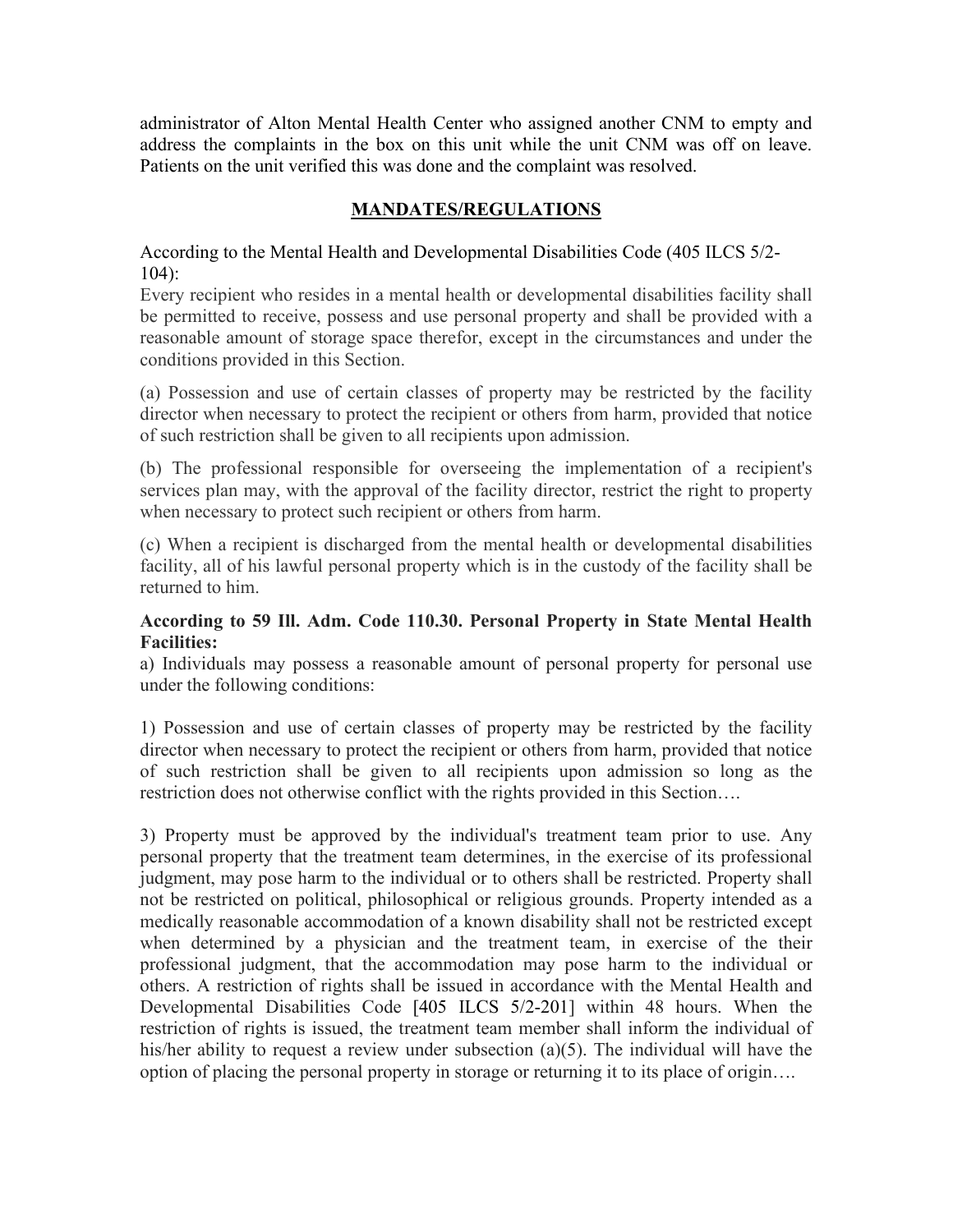5) If an individual does not agree with the decision of the treatment team concerning the restriction of an item, the individual may request a review of that decision by a clinician who is not part of the treatment team. Decisions concerning contraband or items on the restricted list in subsection (a)(1) are not subject to review.

A) All such requests shall be forwarded to the facility director, or designee, who shall assign a clinician, who is not part of the treatment team that made the decision, to review the decision of the treatment team.

B) The individual who requested the review shall have the opportunity to speak with the clinician performing the review before a recommendation is issued. The assigned clinician shall schedule to speak with the individual requesting the review within 10 days after being assigned. If the individual does not wish to speak, that position shall be noted in the recommendation.

C) Within two weeks after being assigned the request to review, the clinician shall issue a recommendation, with a copy going to the individual who requested the review and another going to the treatment team. The treatment team shall evaluate the recommendation of the clinician and review its decision.

1) Contraband includes: Alcoholic beverages, any drug not dispensed by the facility, firearms, explosives, and weapons.

2) Contraband items shall be confiscated by staff of the security department and turned over to the proper authorities or destroyed.

e) Restrictions on an individual's right to possess personal property shall not be imposed as punishment, in response to an individual declining to take medication, or in response to a failure to undergo other treatment recommended by an individual's treatment team. However, if an individual's clinical situation changes, the individual's treatment team may reconsider the possession of property in accordance with this Section.

## **59 Ill. Adm. Code 110.5 defines contraband as:**

Items that are illegal for an individual to have in their possession or are legal but considered dangerous for patients to have on units, in accordance with subsection (a)(1), and are disposable. Such items shall be confiscated by staff of the Security Department and turned over to the proper authorities or destroyed.

#### **59 Ill. Adm. Code 110.5 defines restricted items as:**

Lawful items that may be returned to the patient or his/her designee upon discharge but are restricted in accordance with subsection  $(a)(1)$ . Such items shall be restricted from being in the possession of the patient while a patient is at the facility.

# **According to the AMHC Policy # 1G.03.017 Personal Property and Funds (Trust Fund), Handling Patients:**

## **Policy Statement:**

Patients are permitted to use personal property as they desire, except for items which are dangerous, or for items used inappropriately.

#### **According to the AMHC Policy # 2B.01.004 & 2C.03.002 & The Consumer Concern/Complaint Form:**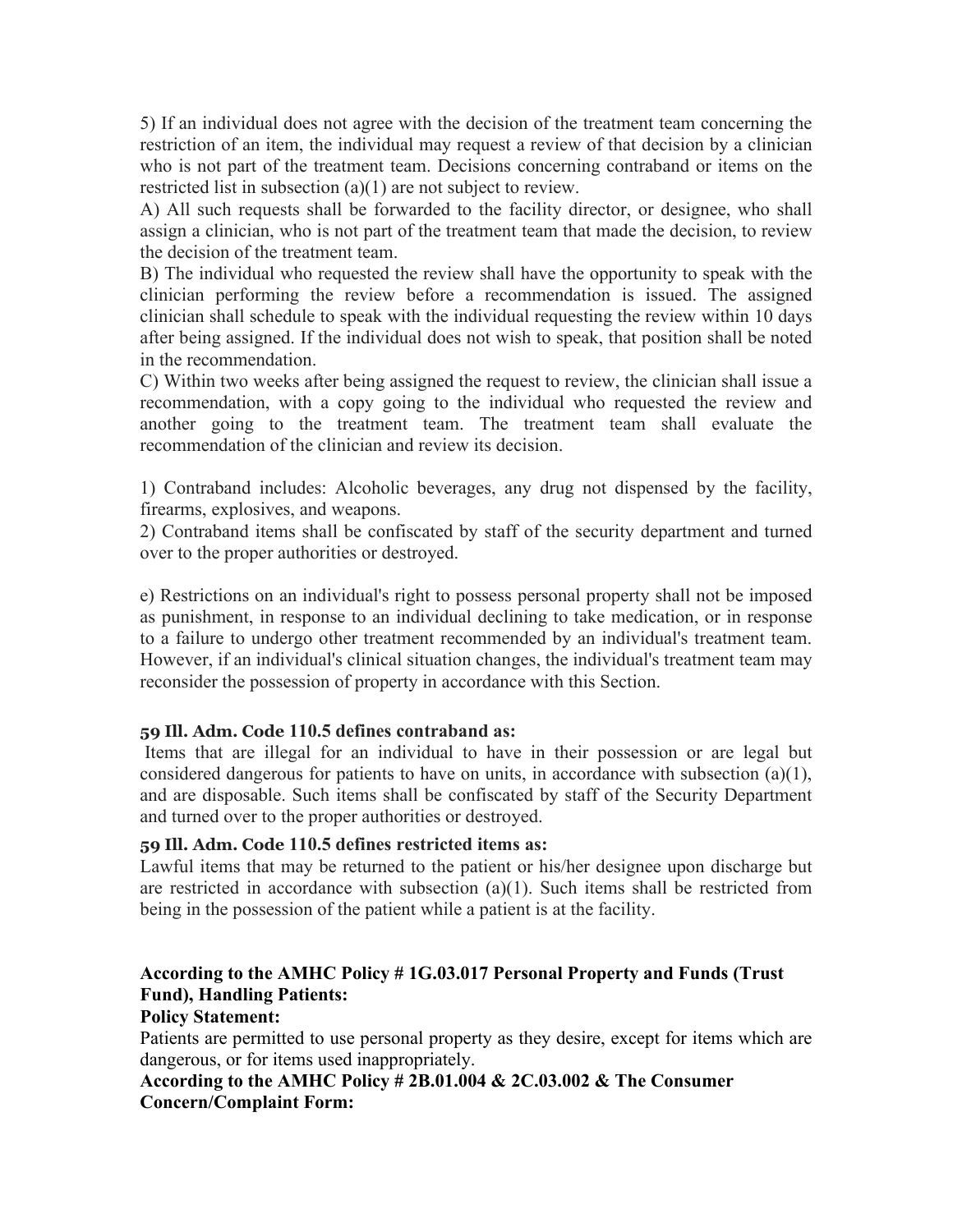"If you have concerns or complaints regarding treatment, services or conditions at the Hospital, you (or someone on your behalf) may use this form. Staff will assist you if necessary. This form should be placed in the Consumer Concerns box located on each unit or given to the Clinical Nurse Manager."

"We attempt to resolve issues at the unit level within 7 days of receipt. If need be, your concern/complaint may be forwarded for additional reviews by administration. If your concern/complaint is forwarded, it should be resolved within another 14 working days of being forwarded to the most appropriate individual or area."

# **The AMHC Policy # 2B.01.009 Patient Rights and the Restriction Thereof reads, in part:**

## **Policy Statement:**

It is the policy of the Alton Mental Health Center (AMHC) to respect the rights of pateints and to not abridge said rights without cause and without due process. Restriction of rights are issues as a last resort and only with clean and clinical rationale to ensure safety, while assuring a therapeutic setting.

## **Restriction of Rights:**

Patient rights can be temporarily restricted only when:

There is a need to protect the patient and/or others from harm, harassment, or intimidation.

A medical or dental emergency exists in which a delay for the purpose of getting consent would endanger the life of or adversely and substantially affect the patient.

## **The AMHC Policy # 2B.01.001 Consumer Concerns/Complaints reads, in part: Policy Statement:**

It is the policy of Alton Mental Health Center (AMHC) that patients, families, significant others, and other interested parties have open dialog and opportunity to identify and resolve concerns and complaints regarding treatment, other services or conditions at AMHC. It is the policy of AMHC to review complaints and suggestions with patients, their families, and friends to improve services and treatment.

## **Procedure:**

7. For non-OIG consumer concerns/complaints, these are the levels of resolution;

a. Staff will attempt to satisfactorily resolve the concern/complaint at the unit level within 7 days of receipt, with the involvement of the treatment team or through the community meeting.

b. Concerns/complaints not resolved at the unit level shall be presented at eh administrative clinical review meeting where efforts will continue towards final resolution. An additional 7 days will be allowed for this review.

c. Concerns/complaints not resolved at the clinical review meeting wil be forwarded to the Clinical Director who will sent he complaint to the person(s), department, or committee in the organization that can best resolve the concern/complaint. The receiving individual has 7 days from receipt to resolve the issue.

## **There is no d or e on the policy.**

f. Unresolved concerns/complaints will be referred to the Hospital Administrator/Designee. The Hospital Administrator/Designee has the ultimate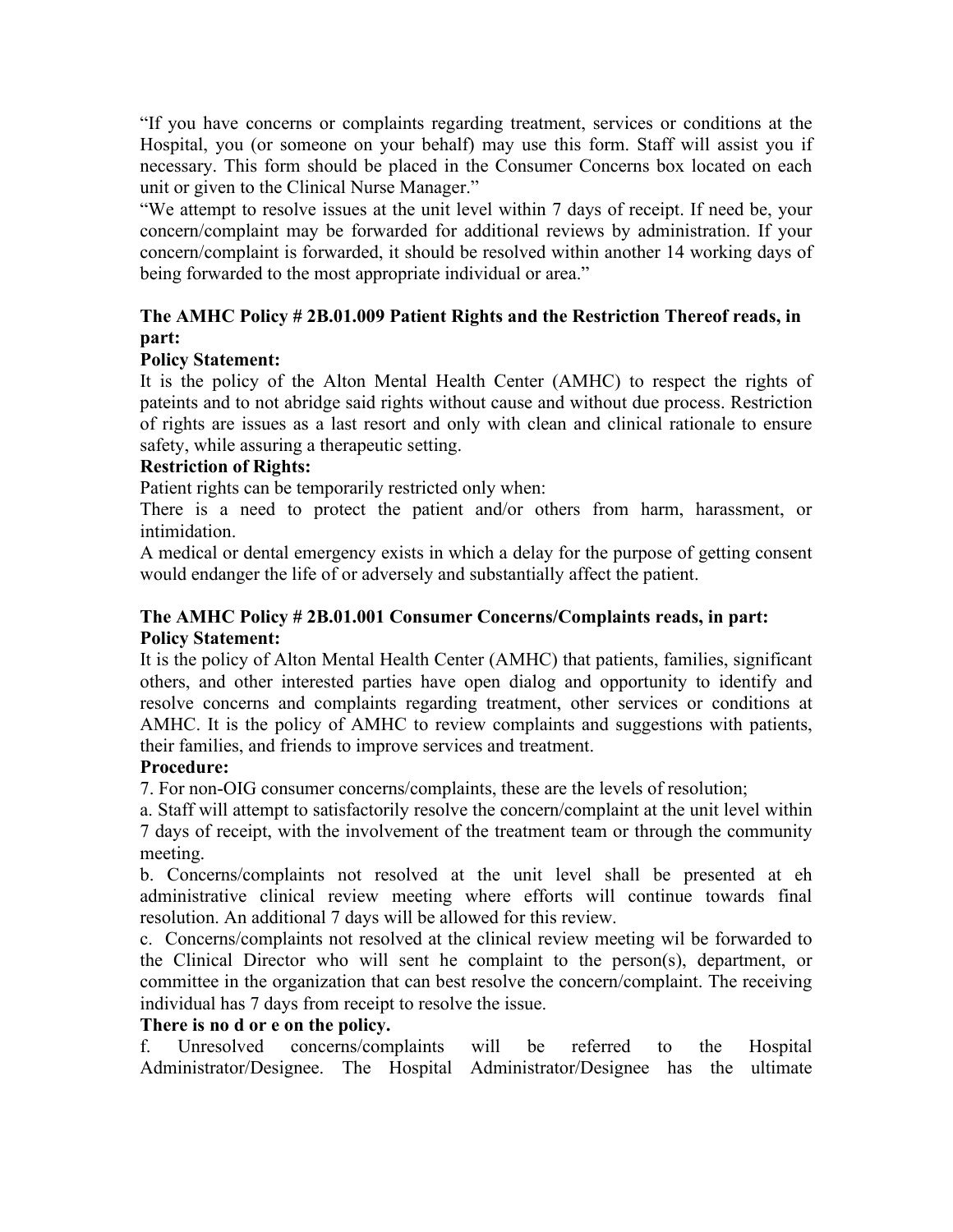responsibility for resolving the concern/complaint. If the issue cannot be resolved, the Hospital Administrator/Designee will see to it that the complainant is informed.

#### **CONCLUSION**

The HRA **substantiates** complaint # **18-070-9006** and finds that AMHC failed to follow **59 Ill. Adm. Code 110.30**, Personal Property in State Mental Health Facilities, which states, "Property must be approved by the individual's treatment team prior to use. Any personal property that the treatment team determines, in the exercise of its professional judgment, may pose harm to the individual or to others shall be restricted. Property shall not be restricted on political, philosophical or religious grounds. Property intended as a medically reasonable accommodation of a known disability shall not be restricted except when determined by a physician and the treatment team, in exercise of their professional judgment, that the accommodation may pose harm to the individual or others. A restriction of rights shall be issued in accordance with the Mental Health and Developmental Disabilities Code [\[405 ILCS 5/2-201\]](https://1.next.westlaw.com/Link/Document/FullText?findType=L&pubNum=1000008&cite=ILSTCH405S5%2f2-201&originatingDoc=I9B07A570EFCC11DE9C2898ACB6E5A633&refType=LQ&originationContext=document&transitionType=DocumentItem&contextData=(sc.Category)) within 48 hours. When the restriction of rights is issued, the treatment team member shall inform the individual of his/her ability to request a review under subsection (a)(5). The individual will have the option of placing the personal property in storage or returning it to its place of origin." The patient's complaint on  $12/11/07$  stated it was "an attempt to appeal the decision," and according to **59 Ill. Adm. Code 110.30** If an individual does not agree with the decision of the treatment team concerning the restriction of an item, the individual may request a review of that decision by a clinician who is not part of the treatment team. All such requests shall be forwarded to the facility director, or designee, who shall assign a clinician, who is not part of the treatment team that made the decision, to review the decision of the treatment team. The individual who requested the review shall have the opportunity to speak with the clinician performing the review before a recommendation is issued. The assigned clinician shall schedule to speak with the individual requesting the review within 10 days after being assigned. Within two weeks after being assigned the request to review, the clinician shall issue a recommendation, with a copy going to the individual who requested the review and another going to the treatment team. The treatment team shall evaluate the recommendation of the clinician and review its decision. According to the patient, this process was not followed, and the HRA found no record of this process being followed and could not verify this through information obtained during the site visit.

In this instance, the patient was denied soap, deodorant and toothpaste, and a various other brands of personal hygiene items, without being given an explanation of why the products could be harmful. Furthermore, a ROR was not issued until 12/29, 18 days after the first consumer complaint was filed about these items. The Consumer Concern/Complaint form states it will be answered within 7 days.

For complaint # **18-070-9008**, as acknowledged by the administration, Consumer Concern/Complaint forms were not resolved or answered within 7 days of receipt, the HRA **substantiates** this portion of the complaint. However, this complaint was resolved